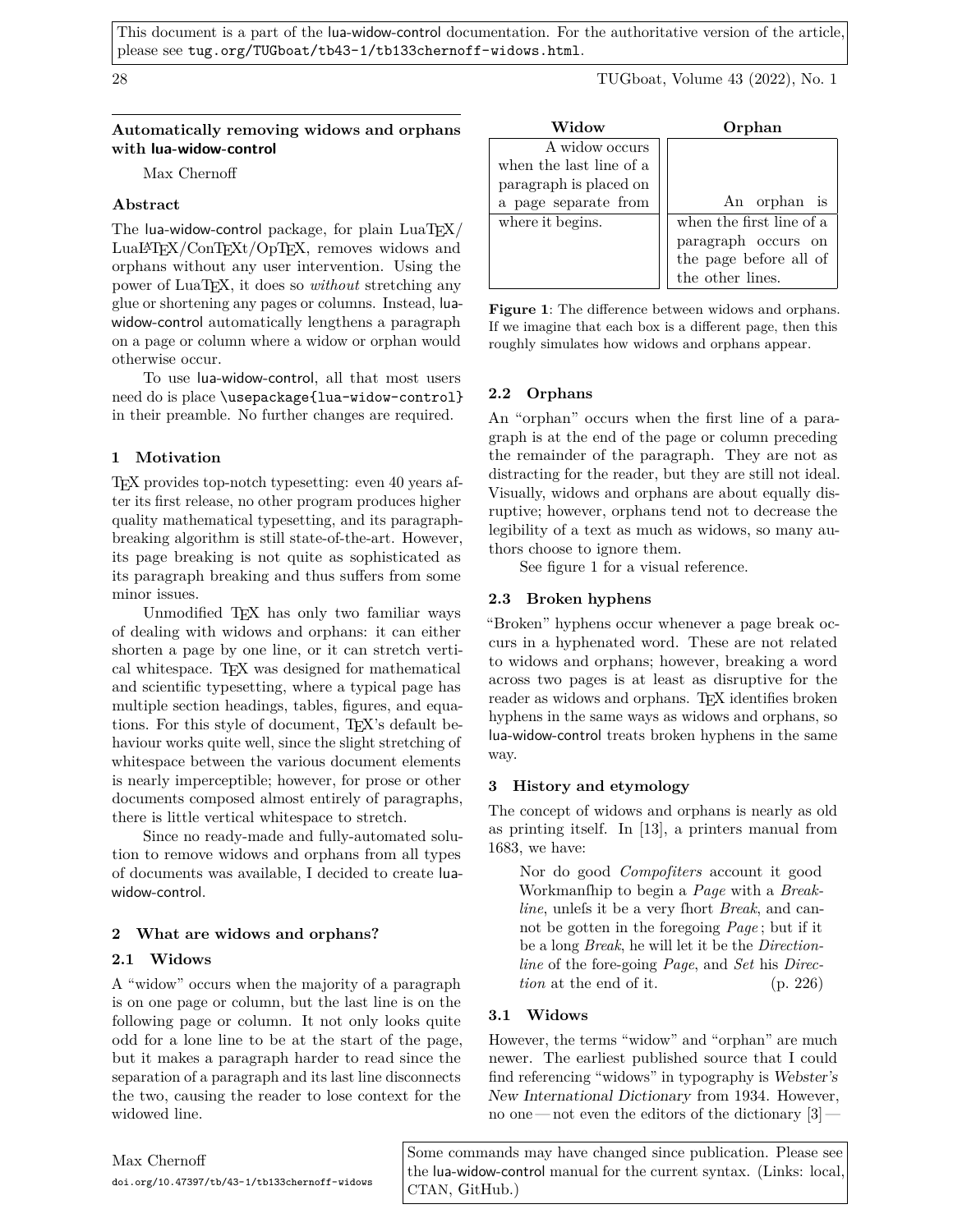seems to know how it got there. Even then, the definition is somewhat different than it is now:

widow, n. c. *Print*. A short line or single word carried over from the foot of one column or page to the head of a succeeding column or page. [\[3\]](#page-11-1)

Contrast this with the modern definition:

*Typography*. A short line of text (usually one consisting of one word or part of a word) which falls undesirably at the end of a paragraph, esp. one set at the top of a page or column. [\[16\]](#page-11-2)

which includes a single lone line of any length.

## **3.2 Orphans**

The term "orphan" is even more confusing. Its initial usage seems to have occurred some time after "widow" [\[3\]](#page-11-1), and it is given many contradictory definitions. Most sources define an orphan as a first line at the bottom of the page and a widow as the last line at the top [\[2,](#page-11-3) [3,](#page-11-1) [4,](#page-11-4) [6,](#page-11-5) [9,](#page-11-6) [12,](#page-11-7) [14,](#page-11-8) [16\]](#page-11-2); however, some sources define these two terms as *exact opposites* of each other, with a widow as a first line at the bottom of the page and an orphan as the last line!  $[1, 3, 5, 14, 18]$  $[1, 3, 5, 14, 18]$  $[1, 3, 5, 14, 18]$  $[1, 3, 5, 14, 18]$  $[1, 3, 5, 14, 18]$  $[1, 3, 5, 14, 18]$  $[1, 3, 5, 14, 18]$  $[1, 3, 5, 14, 18]$  This usage is plain wrong; nevertheless, it is sufficiently common that you need to be careful when you see the terms "widow" and "orphan".

## **3.3 Clubs**

The T<sub>E</sub>Xbook never refers to "orphans" as such; rather, it refers to them as "clubs". This term is remarkably rare: I could only find a *single* source published before The TEXbook — a compilation article about the definition of "widow" — that mentions a "club line":

The Dictionary staff informs me that they have no example of the use of the word widow in the typographical sense. [*. . .*]

Mr. Watson of the technical staff says that the Edinburgh printing houses referred to it as a "clubline".  $[3, p. 4]$ 

To my knowledge, a 'widow', or 'widow-line,' is a short line, forming the end of a paragraph, which is carried over from the foot of a page or column to the top of the succeeding one. [*. . .*]

To my personal knowledge, in typographical parlance in Edinburgh, Scotland, the 'widow' is called a 'club-line.'  $[3, p. 23]$ 

Both quotes above are from separate authors, and they each define a "club" like we define "widow", not an "orphan". In addition, they both mention that the term is only used in Scotland. Even the extensive OED — which lists 17 full definitions and 103 subdefinitions for the noun "club" — doesn't recognize the phrase. [\[15\]](#page-11-12)

I spent a few hours searching through Google Books and my university library catalogue, but I could not find a single additional source. If anyone has any more information on the definition of a "club line" or why Knuth chose to use this archaic Scottish term in T<sub>E</sub>X, please let me know!

# **4 Pagination in TEX**

Let's move on to looking at how TEX treats these widows and orphans.

#### **4.1 Algorithm**

It is tricky to understand how lua-widow-control works if you aren't familiar with how TEX breaks pages and columns. For a full description, you should consult Chapter 15 of The T<sub>E</sub>Xbook [\[9\]](#page-11-6) ("How T<sub>E</sub>X Makes Lines into Pages"); however, this goes into much more detail than most users require, so here is a *very* simplified summary of TEX's page breaking algorithm:

TEX fills the page with lines and other objects until the next object will no longer fit. Once no more objects will fit, TEX will align the bottom of the last line with the bottom of the page by stretching any available vertical spaces if  $(in$   $\langle$   $\langle$   $\rangle$   $\langle$   $\rangle$   $(1$   $\langle$   $\rangle$   $\langle$   $\rangle$   $\langle$   $\rangle$   $\langle$   $\rangle$   $\langle$   $\rangle$   $\langle$   $\rangle$   $\langle$   $\rangle$   $\langle$   $\rangle$   $\langle$   $\rangle$   $\langle$   $\rangle$   $\langle$   $\rangle$   $\langle$   $\rangle$   $\langle$   $\rangle$   $\langle$   $\rangle$   $\langle$   $\rangle$   $\langle$   $\rangle$ is set; otherwise, it will break the page and leave the bottom empty.

However, some objects have penalties attached. Penalties encourage or discourage page breaks from occurring at specific places. For example, LATEX sets a negative penalty before section headings to encourage a page break there; conversely, it sets a positive penalty after section headings to discourage breaking.

To reduce widows and orphans, TEX sets weaklypositive penalties between the first and second lines of a paragraph to prevent orphans, and between the penultimate and final lines to prevent widows.

One important note: once TEX begins breaking a page, it never goes back to modify any content on the page. Page breaking is a localized algorithm, without any backtracking.

#### **4.2 Behaviour**

Merely describing the algorithm doesn't allow us to intuitively understand how TEX deals with widows and orphans.

Due to the penalties attached to widows and orphans, TEX tries to avoid them. Widows and orphans with small penalties attached — like  $\text{LFT}X$ 's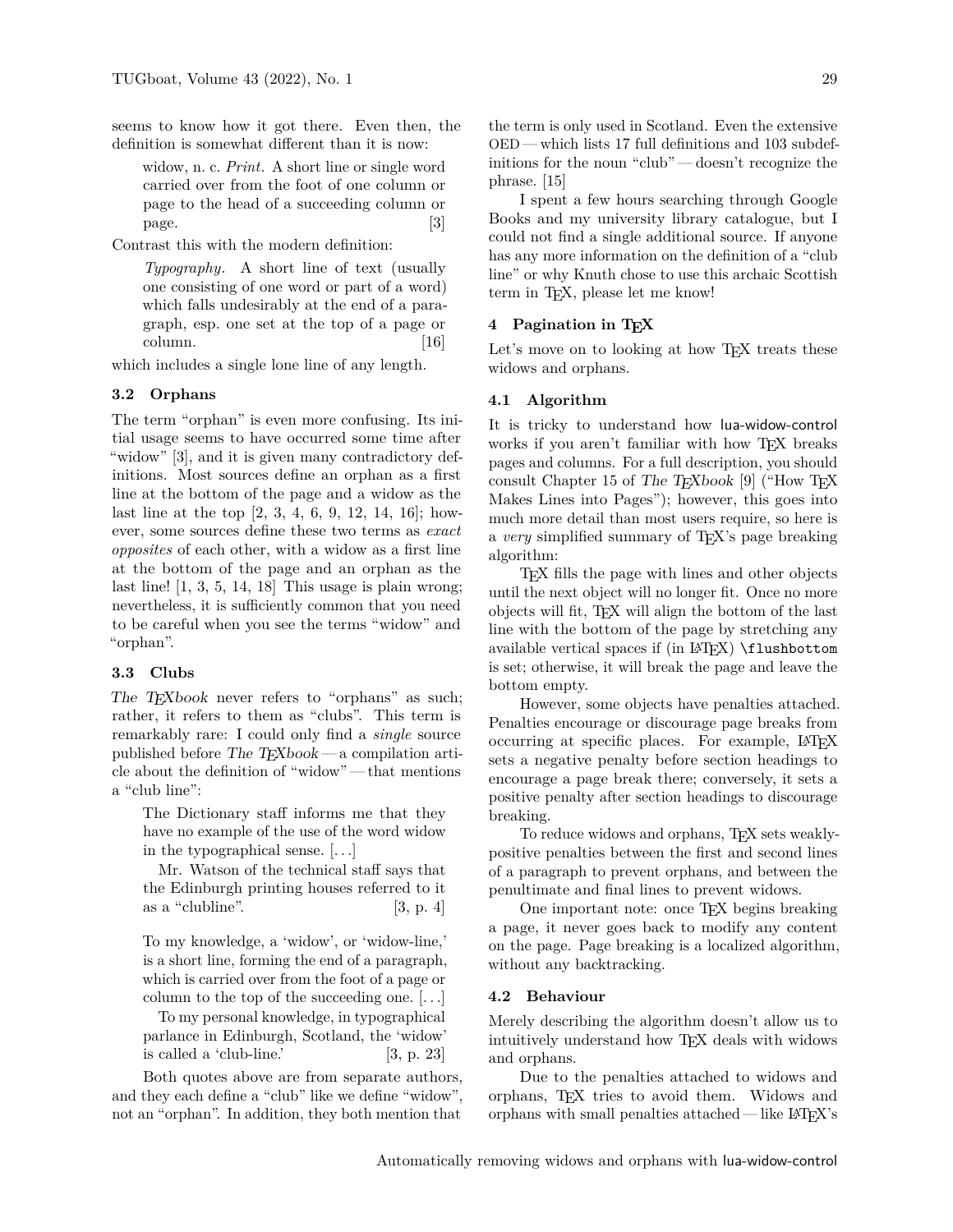default values of 150— are only lightly coupled to the rest of the paragraph, while widows and orphans with large penalties — values of 10 000 or more — are treated as infinitely bad and are thus unbreakable. Intermediate values behave just as you would expect, discouraging page breaks proportional to their value.

When T<sub>EX</sub> goes to break a page, it tries to avoid breaking at a location with a high penalty. How it does so depends on a few settings:

# **4.2.1 \flushbottom and \normalbottom**

With the settings \normalbottom (Plain T<sub>EX</sub>) or \flushbottom (LATEX), TEX is willing to stretch any glue on the page by an amount roughly commensurate to the magnitude of the penalty: for small \clubpenalty and \widowpenalty values, TEX will only slightly stretch the glue on the page before creating a widow or orphan; for very large penalties, TEX will stretch the glue by a near-infinite amount.

This corresponds to the "Stretch" column in Figure [2.](#page-3-0) It is the default behaviour of Plain TEX, and of the standard LATEX classes when the twocolumn option is given.

#### **4.2.2 \raggedbottom**

When  $\text{vagger}$  obset, TEX won't stretch any glue. Instead, for sufficiently-high \clubpenalty and \widowpenalty values, T<sub>EX</sub> will shorten the page or column by one line in order to prevent the widow or orphan from being created.

This corresponds to the "Shorten" column in Figure [2](#page-3-0) and is the default behaviour of the LATEX classes when the twocolumn option is not given.

## **5 \loose**ness

Before we can continue further, we need to discuss one more TEX command: \looseness. The following is excerpted from Chapter 14 of [\[9\]](#page-11-6) ("How TEX Breaks Paragraphs into Lines"):

If you set **\looseness=1**, TEX will try to make the current paragraph one line longer than its optimum length, provided that there is a way to choose such breakpoints without exceeding the tolerance you have specified for the badnesses of individual lines. Similarly, if you set \looseness=2, TEX will try to make the paragraph two lines longer; and \looseness=-1 causes an attempt to make it shorter. [*. . .*]

For example, you can set \looseness=1 if you want to avoid a lonely "club line" or "widow line" on some page that does not have sufficiently flexible glue, or if you want the total number of lines in some two-column document to come out to be an even number.

It's usually best to choose a paragraph that is already pretty "full", i.e., one whose last line doesn't have much white space, since such paragraphs can generally be loosened without much harm. You might also want to insert a tie between the last two words of that paragraph, so that the loosened version will not end with only one "widow word" on the orphans line; this tie will cover your tracks, so that people will find it hard to detect the fact that you have tampered with the spacing. On the other hand, TEX can take almost any sufficiently long paragraph and stretch it a bit, without substantial harm.

The widow and orphan removal strategy suggested in the second paragraph works quite well; however, it requires manual editing each and every time a page or paragraph is rewritten or repositioned.

## **6 Alternate removal strategies**

There have been a few previous attempts to improve upon TEX's previously-discussed widow and orphan-handling abilities; however, none of these have been able to automatically remove widows and orphans without stretching any glue or shortening any pages.

The articles "Strategies against widows" by Paul Isambert [\[6\]](#page-11-5) and "Managing forlorn paragraph lines" by Frank Mittelbach [\[11\]](#page-11-13) both begin with comprehensive discussions of the methods of preventing widows and orphans. They agree that widows and orphans are bad and ought to be avoided; however, they differ in their solutions. Strategies proposes an output routine that reduces the length of facing pages by one line when necessary to remove widows and orphans, while *Managing* proposes that the author manually rewrites or adjusts \looseness when needed.

The post "Paragraph callback *. . .*" by jeremie [\[7\]](#page-11-14) contains a file widow-assist.lua that automatically detects which paragraphs can be safely shortened or lengthened by one line. Mittelbach's widows-andorphans package [\[12\]](#page-11-7) alerts the author to the pages that contain widows or orphans. Combined, these packages make it simple for the author to quickly remove widows and orphans by adjusting the values of \looseness; however, it still requires the author to make manual source changes after each revision.

Another article by Mittelbach [\[10\]](#page-11-15) suggests an fully-automated solution to remove widows and orphans. This would seem to offer a complete solution; however, it requires multiple passes, an external tool, and has not yet been publicly released.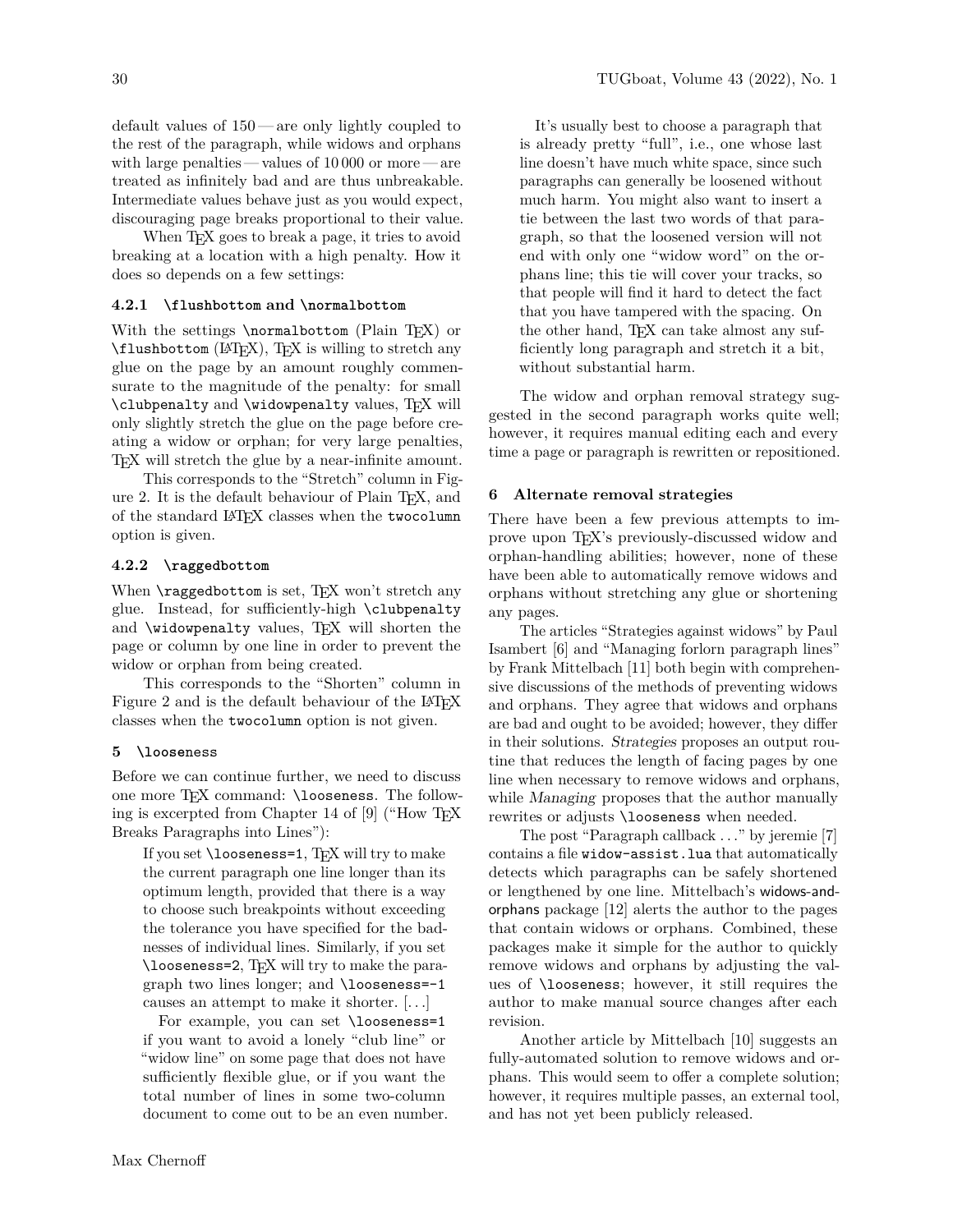lua-widow-control can remove most widows and orphans from a document, without stretching any glue or shortening any pages.

It does so by automatically lengthening a paragraph on a page where a widow or orphan would otherwise occur. While T<sub>E</sub>X breaks paragraphs into their natural length, lua-widow-control is breaking the paragraph 1 line longer than its natural length. T<sub>E</sub>X's paragraph is output to the page, but luawidow-control's paragraph is just stored for later. When a widow or orphan occurs, luawidow-control can take over. It selects the previously-saved paragraph with the least badness; then, it replaces T<sub>E</sub>X's paragraph with its saved paragraph. This increases the text block height of the page by 1 line. Now, the last line of the current page can be pushed to the top of the next page. This removes the widow or the orphan with-

\parskip=0pt \clubpenalty=0 \widowpenalty=0

lua-widow-control can remove most widows and orphans from a document, without stretching any glue or shortening any pages.

It does so by automatically lengthening a paragraph on a page where a widow or orphan would otherwise occur. While T<sub>E</sub>X breaks paragraphs into their natural length, lua-widow-control is breaking the paragraph 1 line longer than its natural length. T<sub>E</sub>X's paragraph is output to the page, but luawidow-control's paragraph is just stored for later. When a widow or orphan occurs, luawidow-control can take over. It selects the previously-saved paragraph with the least badness; then, it replaces T<sub>E</sub>X's paragraph with its saved paragraph. This increases the text block height of the page by 1 line.

Now, the last line of the current page can be pushed to the top of the next page.

This removes the widow or the orphan without creating any additional work.

\parskip=0pt plus 1fill \clubpenalty=10000 \widowpenalty=10000

**Ignore Shorten**

lua-widow-control can remove most widows and orphans from a document, without stretching any glue or shortening any pages.

It does so by automatically lengthening a paragraph on a page where a widow or orphan would otherwise occur. While TEX breaks paragraphs into their natural length, lua-widow-control is breaking the paragraph 1 line longer than its natural length. T<sub>E</sub>X's paragraph is output to the page, but luawidow-control's paragraph is just stored for later. When a widow or orphan occurs, luawidow-control can take over. It selects the previously-saved paragraph with the least badness; then, it replaces T<sub>E</sub>X's paragraph with its saved paragraph. This increases the text block height of the page by 1 line. Now, the last line of the current page can be pushed to the top of the next page.

out creating any additional work. This removes the widow or the orphan without creating any additional work.

> \parskip=0pt \clubpenalty=10000 \widowpenalty=10000

#### **Stretch lua-widow-control**

lua-widow-control can remove most widows and orphans from a document, without stretching any glue or shortening any pages. It does so by automatically lengthening a paragraph on a page where a widow or orphan would otherwise occur. While TEX breaks paragraphs into their natural length, lua-widow-control is breaking the paragraph 1 line longer than its natural length. TEX's paragraph is output to the page, but lua-widow-control's paragraph is just stored for later. When a widow or orphan occurs, lua-widow-control can take over. It selects the previously-saved paragraph with the least badness; then, it replaces TEX's paragraph with its saved para-

graph. This increases the text block height of the page by 1 line. Now, the last line of the current page can be pushed to the top of the next page.

This removes the widow or the orphan without creating any additional work.

\usepackage{lua-widow-control}

<span id="page-3-0"></span>**Figure 2**: A visual comparison of various automated widow-handling techniques.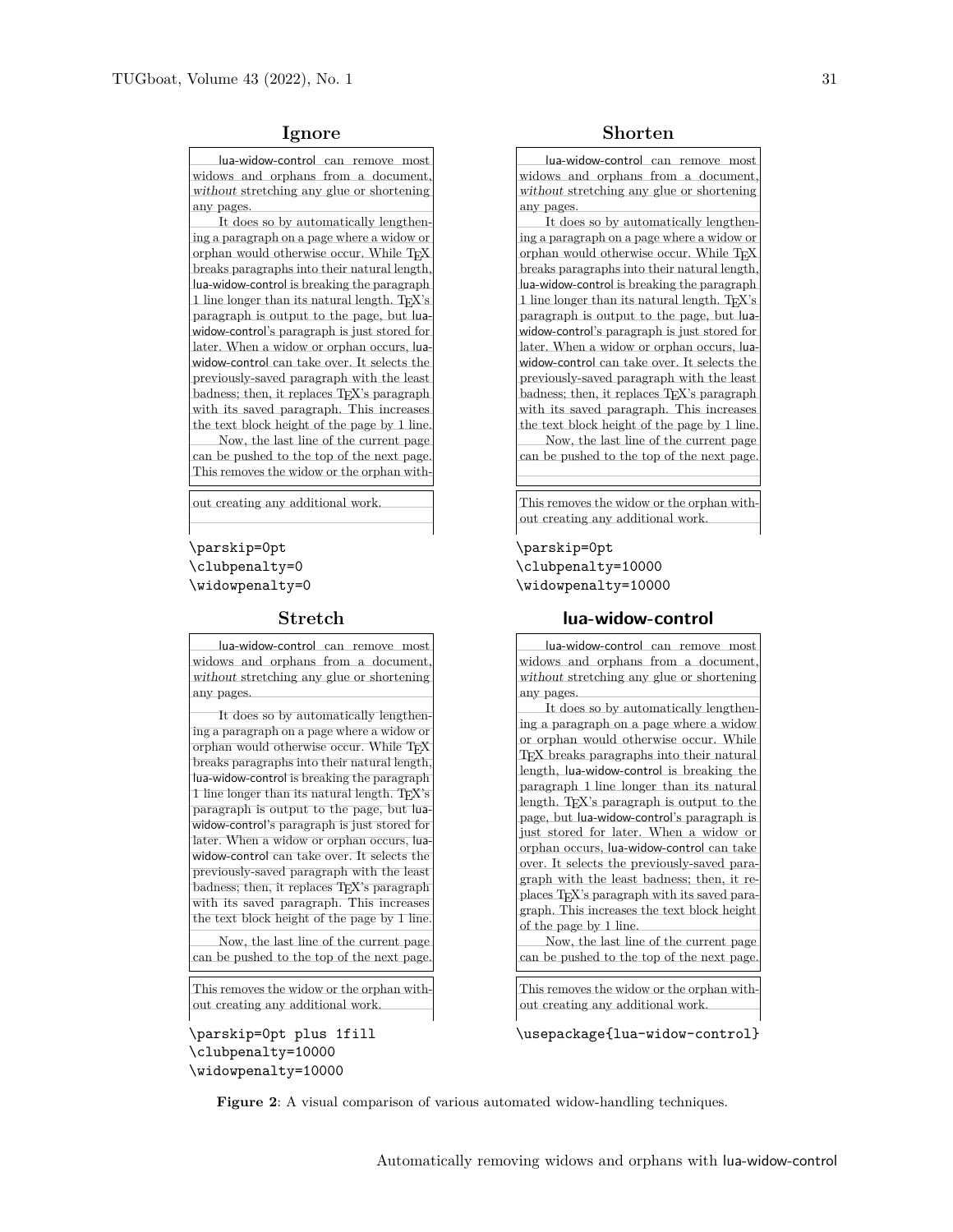lua-widow-control is essentially a combination of widow-assist.lua [\[7\]](#page-11-14) and widows-and-orphans [\[12\]](#page-11-7) (although its implementation is independent of both): when the \outputpenalty value indicates that a widow or orphan has occurred, Lua is used to find a stretchable paragraph. What lua-widow-control mainly adds on top of these packages is automation: it eliminates the requirement for any manual adjustments or changes to your document's source.

## **7 Visual comparison**

Although TEX's page breaking algorithm is reasonably straightforward, it can lead to complex behaviour when widows and orphans are involved. The usual choices, when rewriting is not possible, are to ignore them, stretch some glue, or shorten the page. Figure [2](#page-3-0) has a visual comparison of these options, which we'll discuss in the following:

# **7.1 "Ignore"**

As you can see, the last line of the page is on a separate page from the rest of its paragraph, creating a widow. This is usually highly distracting for the reader, so it is best avoided for the reasons previously discussed.

# **7.2 "Shorten"**

This page did not leave any widows, but it did shorten the previous page by one line. Sometimes this is acceptable, but usually it looks bad because pages will then have different text-block heights. This can make the pages look quite uneven, especially when typesetting with columns or in a book with facing pages.

#### **7.3 "Stretch"**

This page also has no widows and it has a flush bottom margin. However, the space between each pair of paragraphs had to be stretched.

If this page had many equations, headings, and other elements with natural space between them, the stretched out space would be much less noticeable. TEX was designed for mathematical typesetting, so it makes sense that this is its default behaviour. However, in a page with mostly text, these paragraph gaps look unsightly.

Also, this method is incompatible with grid typesetting, where all glue stretching must be quantised to the height of a line.

## **7.4 "lua-widow-control"**

lua-widow-control has none of these issues: it eliminates the widows in a document while keeping a flush bottom margin and constant paragraph spacing.

To do so, lua-widow-control lengthened the second paragraph by one line. If you look closely, you can see that this stretched the interword spaces. This stretching is noticeable when typesetting in a narrow text block, but is mostly imperceptible with larger widths.

lua-widow-control automatically finds the "best" paragraph to stretch, so the increase in interword spaces should almost always be minimal.

# **8 Installation and standard usage**

The lua-widow-control package was first released in October 2021. It is available in the default installations of both MiKTFX and TFX Live, although you will need recent versions of either.

You may also download lua-widow-control manually from either  $\mathsf{CTAN}^1$  $\mathsf{CTAN}^1$  $\mathsf{CTAN}^1$  $\mathsf{CTAN}^1$  the  $\mathsf{ConT}\text{E}\mathsf{X}\text{t}$  Garden,<sup>[2](#page-4-1)</sup> or  $G$ itHub, $3$  although it is best if you can install it through your T<sub>F</sub>X distribution.

As its name may suggest, lua-widow-control *re-* $\emph{quires}\$  LuaT<sub>E</sub>X<sup>[4](#page-4-3)</sup> regardless of the format used. With that in mind, using lua-widow-control is quite simple:

| Plain TFX        | \input lua-widow-control       |
|------------------|--------------------------------|
| $\mathrm{OpTrX}$ | \load[lua-widow-control]       |
| LATFX            | \usepackage{lua-widow-control} |
| $_{\rm ConTrXt}$ | \usemodule[lua-widow-control]  |

And that's usually enough. Most users won't need to do anything else since lua-widow-control comes preconfigured and ready-to-go.

# **9 Options**

Nevertheless, lua-widow-control does have a few options.

lua-widow-control tries very hard to have a "natural" user interface with each format, so how you set an option heavily depends on how you are running lua-widow-control. Also note that not every option is available in every format.

Some general guidelines:

- Plain T<sub>F</sub>X/OpT<sub>F</sub>X Some options are set by modifying a register, while others must be set manually using \directlua.
- LATEX Options can be set either as package options or at any point in the document with \lwcsetup.

ConTEXt Always use \setuplwc.

<span id="page-4-1"></span><span id="page-4-0"></span> $^{\rm 1}$ [ctan.org/pkg/lua-widow-control](https://ctan.org/pkg/lua-widow-control)

<sup>2</sup> [modules.contextgarden.net/cgi-bin/module.cgi/](https://modules.contextgarden.net/cgi-bin/module.cgi/action=view/id=127) [action=view/id=127](https://modules.contextgarden.net/cgi-bin/module.cgi/action=view/id=127)

<span id="page-4-2"></span><sup>3</sup> [github.com/gucci-on-fleek/lua-widow-control/](https://github.com/gucci-on-fleek/lua-widow-control/releases/latest/) [releases/latest/](https://github.com/gucci-on-fleek/lua-widow-control/releases/latest/)

<span id="page-4-3"></span> $4$  Or LuaMetaTEX in the case of ConTEXt.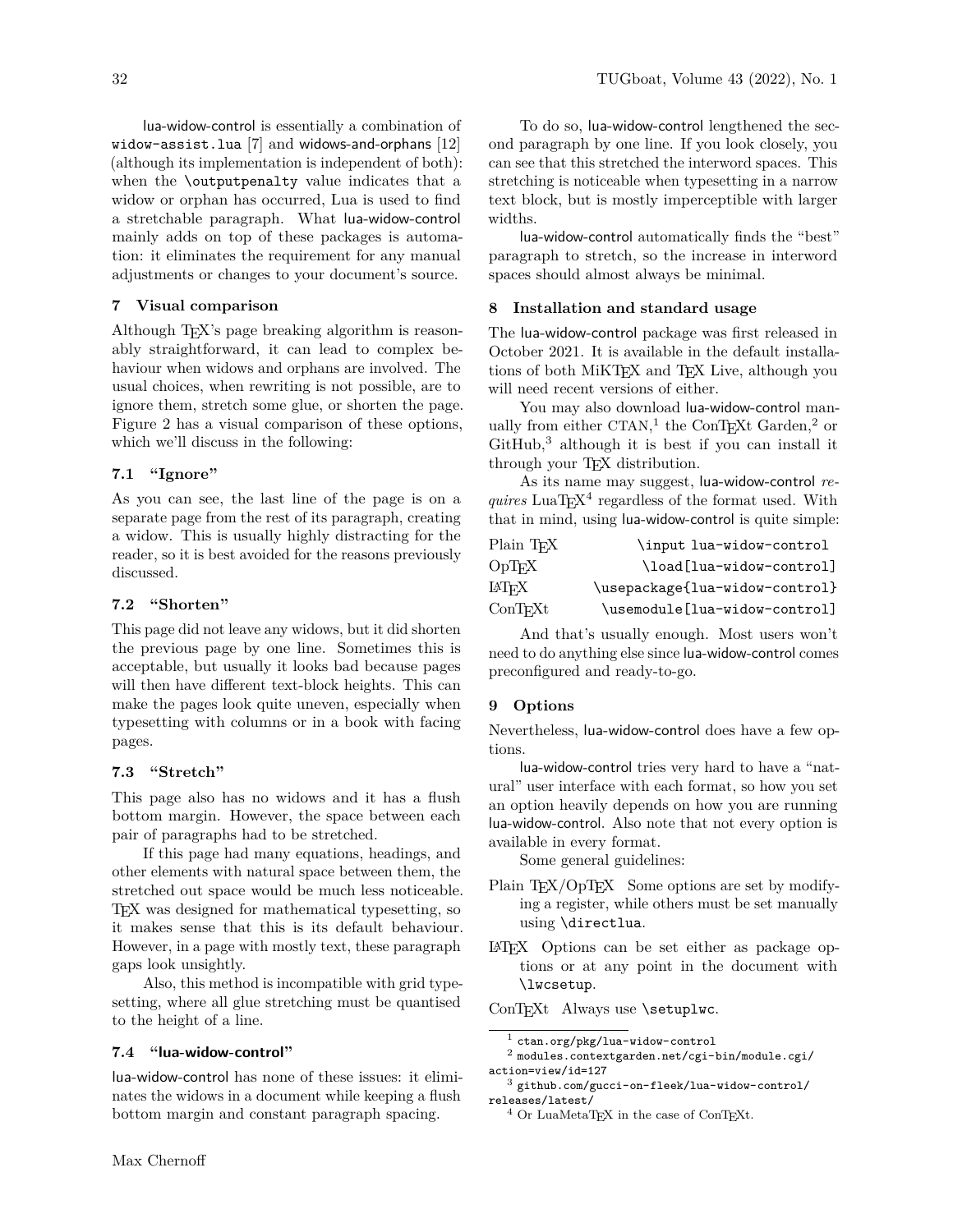# **9.1 Disabling**

You may want to disable lua-widow-control for certain portions of your document. You can do so with the following commands:

| Plain TEX/OpTEX | \lwcdisable           |
|-----------------|-----------------------|
| LATEX           | \lwcsetup{disable}    |
| ConTrXt         | \setuplwc[state=stop] |

This prevents lua-widow-control from stretching any paragraphs that follow. If a page has earlier paragraphs where lua-widow-control was still enabled and a widow or orphan is detected, lua-widow-control will still attempt to remove the widow or orphan.

## **9.2 Enabling**

lua-widow-control is enabled as soon as the package is loaded. If you have previously disabled it, you will need to re-enable it to save new paragraphs.

| Plain $T_F X / QpT_F X$ | \lwcenable             |
|-------------------------|------------------------|
| <b>IATEX</b>            | \lwcsetup{enable}      |
| ConTrXt                 | \setuplwc[state=start] |

#### **9.3 Automatically disabling**

You may want to disable lua-widow-control for certain commands where stretching is undesirable such as section headings. Of course, manually disabling and then enabling lua-widow-control multiple times throughout a document would quickly become tedious, so lua-widow-control provides some options to do this automatically for you.

lua-widow-control automatically patches the default LATEX, ConTEXt, Plain TEX, OpTEX, memoir, KOMA -Script, and titlesec section commands, so you don't need to patch these. Any others, though, you'll need to patch yourself.

|                  | Plain TFX/OpTFX \lwcdisablecmd{ $\langle \langle \rangle$ }                |
|------------------|----------------------------------------------------------------------------|
| LATFX            | \lwcsetup{disablecmds={                                                    |
|                  | $\langle \text{csnameone} \rangle$ , $\langle \text{csnametwo} \rangle$ }} |
| $_{\rm ConTrXt}$ | \prependtoks\lwc@patch@pre                                                 |
|                  | $\to \text{covers}$                                                        |
|                  | \prependtoks\lwc@patch@post                                                |
|                  | $\setminus$ to $\setminus$ everyafter $\langle \textit{hook} \rangle$      |

#### **9.4 \emergency**stretch

lua-widow-control defaults to an \emergencystretch value of 3 em for stretched paragraphs, but you can configure this.

lua-widow-control will only use the \emergencystretch when it cannot lengthen a paragraph in any other way, so it is fairly safe to set this to a large value. TFX accumulates badness when \emergencystretch is used [\[8\]](#page-11-16), so it's pretty rare that a paragraph that requires any \emergencystretch will actually be used on the page.

| Plain TFX/OpTFX    | \lwcemergencystretch=         |
|--------------------|-------------------------------|
|                    | $\langle dimension \rangle$   |
| LAT <sub>F</sub> X | \lwcsetup{emergencystretch=   |
|                    | $\langle dimension \rangle$ } |
| ConTrXt            | \setuplwc[emergencystretch=   |
|                    | $\langle dimension \rangle$ ] |

## **9.5 Penalties**

You can also manually adjust the penalties that TEX assigns to widows and orphans. Usually, the defaults are fine, but there are a few circumstances where you may want to change them.

| Plain TEX/OpTEX                                         | $\text{Widowpenalty} = \langle \text{integer} \rangle$                 |  |  |
|---------------------------------------------------------|------------------------------------------------------------------------|--|--|
|                                                         | $\clubpenalty = \langle integer \rangle$                               |  |  |
|                                                         | $\verb \brokenpenalty= integer\rangle$                                 |  |  |
| <b>FAIFX</b>                                            | $\text{Nusetup} \{ widowpenalty = \langle integer \rangle\}$           |  |  |
| $\text{Nusetup{orphanpenalty}=\langle integer \rangle}$ |                                                                        |  |  |
|                                                         | $\text{Nusetup{broken}penalty = \langle integer \rangle}$              |  |  |
| ConTrXt                                                 |                                                                        |  |  |
|                                                         | $\setminus$ setuplwc[orphanpenalty= $\langle \text{integer} \rangle$ ] |  |  |
|                                                         | $\setminus$ setuplwc[brokenpenalty= $\langle \text{integer} \rangle$ ] |  |  |

The value of these penalties determines how much TEX should attempt to stretch glue before passing the widow or orphan to lua-widow-control. If you set the values to 1 (default), TEX will stretch nothing and immediately trigger lua-widow-control; if you set the values to 10 000, TEX will stretch infinitely and lua-widow-control will never be triggered. If you set the value to some intermediate number, TEX will first attempt to stretch some glue to remove the widow or orphan; only if it fails will lua-widow-control come in and lengthen a paragraph. As a special case, if you set the values to 0, both TEX and lua-widowcontrol will completely ignore the widow or orphan.

## **9.6 \nobreak behaviour**

When lua-widow-control encounters an orphan, it removes it by moving the orphaned line to the next page. The majority of the time, this is an appropriate solution. However, if the orphan is immediately preceded by a section heading (or \nobreak/ \penalty 10000), lua-widow-control would naïvely separate a section heading from the paragraph that follows. This is almost always undesirable, so luawidow-control provides some options to configure this.  $P_{\text{bin}}$  TeV/OpTeV  $\lambda$ directlua<sup> $\ell$ </sup>

| Plain IFA/OpIFA | \directluailwc.                                         |
|-----------------|---------------------------------------------------------|
|                 | $nobreak_b$ behaviour=" $\langle value \rangle$ "}      |
| LATFX           | $\text{lwsetup}$ {nobreak= $\text{value}$ }             |
| ConTrXt         | $\setminus$ setuplwc[nobreak= $\langle value \rangle$ ] |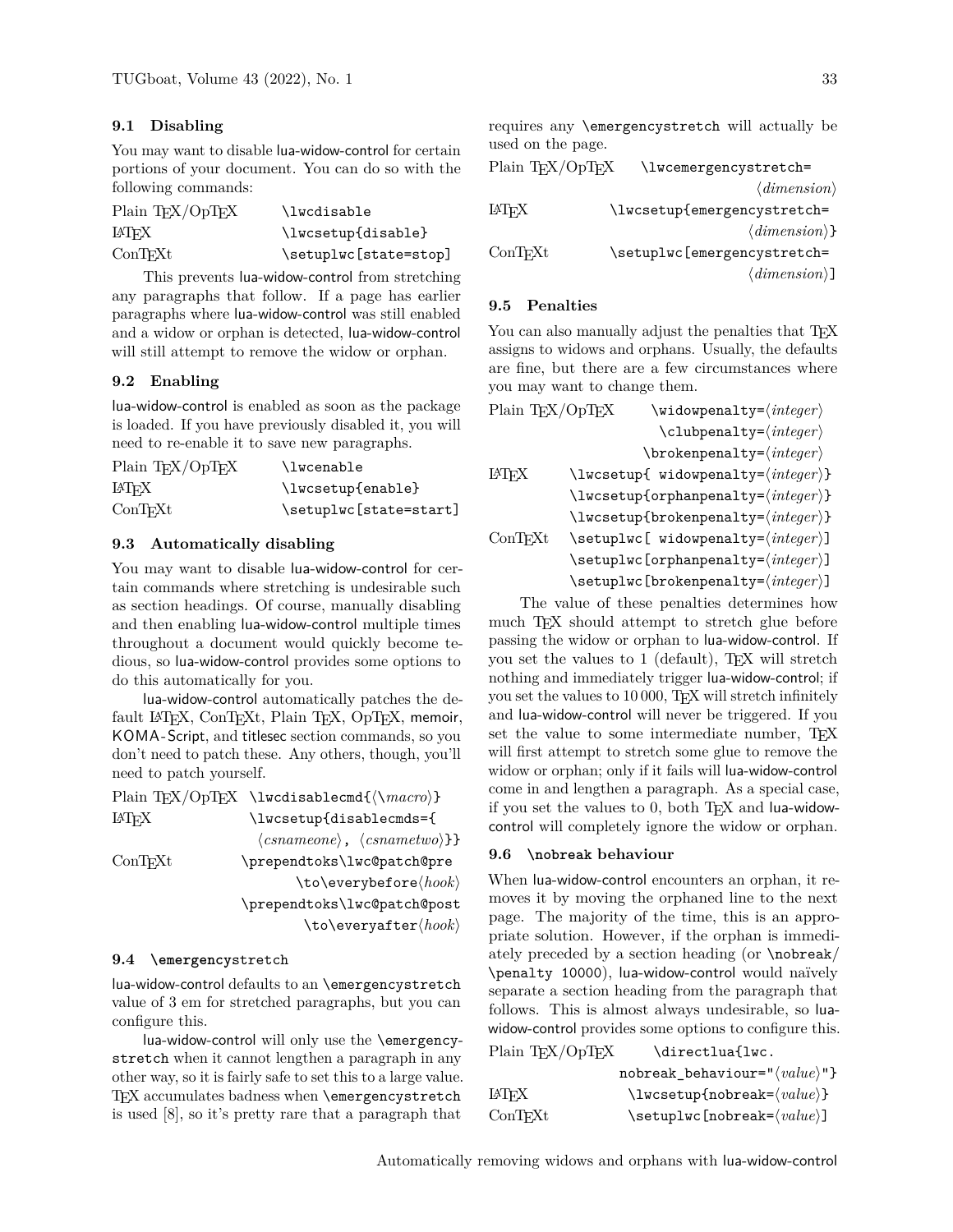| keep           | split          | warn           |  |
|----------------|----------------|----------------|--|
|                |                | Heading        |  |
|                | Heading        | The first line |  |
| Heading        | The first line | text text text |  |
| The first line | text text text | last line.     |  |
| text text text | last line.     |                |  |

<span id="page-6-0"></span>**Figure 3**: A visual comparison of the nobreak option values.

The default value, keep, *keep*s the section heading with the orphan by moving both to the next page. The advantage to this option is that it removes the orphan and retains any \nobreaks; the disadvantage is that moving the section heading can create a large blank space at the end of the page.

The value split *split*s up the section heading and the orphan by moving the orphan to the next page while leaving the heading behind. This is usually a bad idea, but exists for the sake of flexibility.

The value warn causes lua-widow-control to give up on the page and do nothing, leaving an orphaned line. lua-widow-control *warn*s the user so that they can manually remove the orphan.

See figure [3](#page-6-0) for a visual reference.

## **9.7 Maximum cost**

lua-widow-control ranks each paragraph on the page by how much it would "cost" to lengthen that paragraph. By default, lua-widow-control selects the paragraph on the page with the lowest cost; however, you can configure it to only select paragraphs below a selected cost.

If there aren't any paragraphs below the set threshold, then lua-widow-control won't remove the widow or orphan and will instead issue a warning.

| Plain TFX/OpTFX | $\text{Uwcm}$ axcost= $\langle \text{integer} \rangle$             |
|-----------------|--------------------------------------------------------------------|
| LATFX           | $\text{lwsetup}$ (max-cost= $\langle \text{integer} \rangle$ )     |
| ConTrXt         | $\setminus$ setuplwc[maxcost= $\langle \textit{integer} \rangle$ ] |

Based on my testing, max-cost values less than 1 000 cause completely imperceptible changes in interword spacing; values less than 5 000 are only noticeable if you are specifically trying to pick out the expanded paragraph on the page; values less than 15 000 are typically acceptable; and larger values may become distracting. lua-widow-control defaults to an infinite max-cost, although the "strict" and "balanced" modes sets the values to 5 000 and 10 000 respectively.

#### **10 Presets**

As you can see, lua-widow-control provides quite a few options. Luckily, there are a few presets that you

can use to set multiple options at once. These presets are a good starting point for most documents, and you can always manually override individual options.

Currently, these presets are LATEX-only.

 $LATFX \quad \text{lwesetup}\{\langle \text{preset} \rangle\}$ 

## **10.1 default**

If you use lua-widow-control without any options, it defaults to this preset. In default mode, lua-widowcontrol takes all possible measures to remove widows and orphans and will not attempt to stretch any vertical glue. This usually removes *>* 95% of all possible widows and orphans. The catch here is that this mode is quite aggressive, so it often leaves behind some fairly "spacey" paragraphs.

This mode is good if you want to remove (nearly) all widows and orphans from your document, without fine-tuning the results.

## **10.2 strict**

lua-widow-control also offers a strict mode. This greatly restricts lua-widow-control's tolerance and makes it so that it will only lengthen paragraphs where the change will be imperceptible.

The caveat with strict mode is that — depending on the document — lua-widow-control will be able to remove less than a third of the widows and orphans. For the widows and orphans that can't be automatically removed, a warning will be printed to your terminal and log file so that a human can manually fix the situation.

This mode is good if you want the best possible typesetting and are willing to do some manual editing.

#### **10.3 balanced**

Balanced mode sits somewhere between default mode and strict mode. This mode first lets TEX stretch a little glue to remove the widow or orphan; only if that fails will it then trigger lua-widow-control. Even then, the maximum paragraph cost is capped. Here, lua-widow-control can usually remove 90% of a document's potential widows and orphans, and it does so while making a minimal visual impact.

This mode is recommended for most users who care about their document's typography. This mode is not the default since it doesn't remove all widows and orphans: it still requires a little manual intervention.

#### **11 Compatibility**

The lua-widow-control implementation is almost entirely in Lua, with only a minimal TFX footprint. It doesn't modify the output routine, inserts/floats,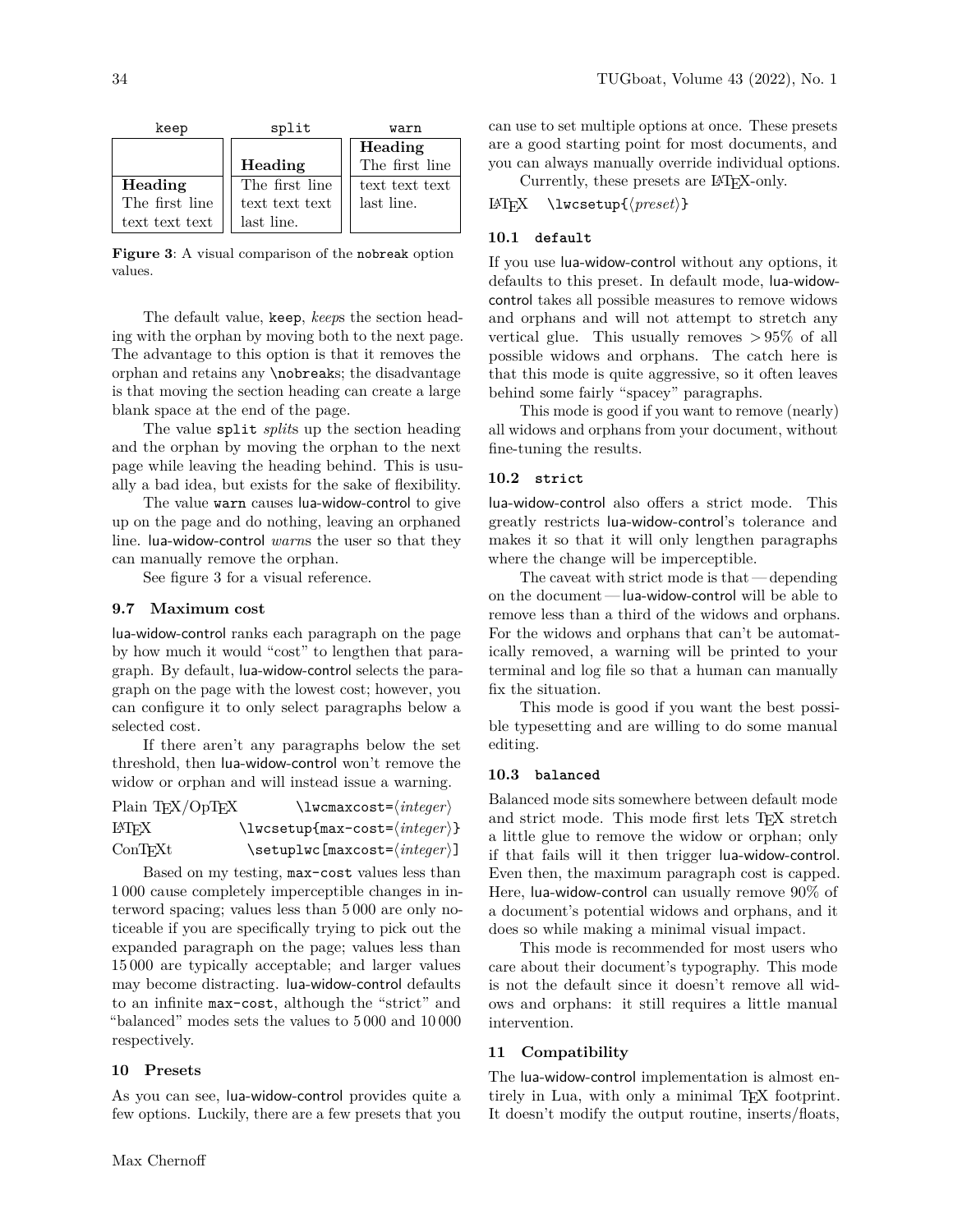**Table 1**: lua-widow-control options set by each mode.

| Option           |          | default balanced strict |      |
|------------------|----------|-------------------------|------|
| max-cost         | $\infty$ | 10000                   | 5000 |
| emergencystretch | 3em      | 1 <sub>em</sub>         | 0pt  |
| nobreak          | keep     | keep                    | warn |
| widowpenalty     | 1        | 500                     | 1    |
| orphanpenalty    | 1        | 500                     | 1    |
| brokenpenalty    | 1        | 500                     |      |

\everypar, and it doesn't insert any whatsits. This means that it should be compatible with nearly any TEX package, class, and format. Most changes that lua-widow-control makes are not observable on the TFX side.

However, on the Lua side, lua-widow-control modifies much of a page's internal structure. This should not affect any T<sub>E</sub>X code; however, it may surprise Lua code that modifies or depends on the page's low-level structure. This does not matter for Plain T<sub>F</sub>X or L<sup>4</sup>T<sub>F</sub>X, where even most Lua-based packages don't depend on the node list structure; nevertheless, there are a few issues with ConTEXt.

Simple ConTEXt documents tend to be fine, but many advanced ConT<sub>EX</sub><sup>t</sup> features rely heavily on Lua and can thus be disturbed by lua-widow-control. This is not a huge issue — the lua-widow-control manual is written in ConTEXt-but lua-widow-control is inevitably more reliable with Plain T<sub>E</sub>X and L<sup>AT</sup>EX than with ConT<sub>EXt</sub>.

Finally, keep in mind that adding lua-widowcontrol to a document will almost certainly change its page break locations.

## **11.1 Formats**

lua-widow-control runs on all known LuaTEX-based formats: Plain LuaTEX, LuaLATEX, ConTEXt MkIV, ConTEXt MkXL/LMTX, and OpTEX. Unless otherwise documented, all features should work equally well in all formats.

## **11.2 Columns**

Since T<sub>E</sub>X and the formats implement column breaking and page breaking through the same internal mechanisms, lua-widow-control removes widows and orphans between columns just as it does with widows and orphans between pages.

lua-widow-control is known to work with the LATEX class option twocolumn and the two-column output routine from Chapter 23 of [\[9\]](#page-11-6).

#### **11.3 Performance**

lua-widow-control runs entirely in a single pass, without depending on any .aux files or the like. Thus, it shouldn't meaningfully increase compile times. Although lua-widow-control internally breaks each paragraph twice, modern computers break paragraphs near-instantaneously, so you are not likely to notice any slowdown.

# **11.4** *ε***-TEX penalties**

Knuth's original T<sub>EX</sub> has three basic line penalties: \interlinepenalty, which is inserted between all lines; \clubpenalty, which is inserted after the first line; and \widowpenalty, which is inserted before the last line. The  $\varepsilon$ -T<sub>E</sub>X extensions [\[20\]](#page-11-17) generalize these commands with a syntax similar to \parshape: with \widowpenalties you can set the penalty between the last, second last, and *n*th last lines of a paragraph; \interlinepenalties and \clubpenalties behave similarly.

lua-widow-control makes no explicit attempts to support these new -penalties commands. Specifically, if you give a line a penalty that matches either \widowpenalty or \clubpenalty, lua-widow-control will treat the lines exactly as it would a widow or orphan. So while these commands won't break luawidow-control, they are likely to lead to some unexpected behaviour.

#### **12 Short last lines**

When lengthening a paragraph with \looseness, it is common advice to insert ties (~) between the last few words of the paragraph to avoid overlyshort last lines [\[9\]](#page-11-6). lua-widow-control does this automatically, but instead of using ties or \hboxes, it uses the  $\partial \phi$  parfillskip parameter [\[9,](#page-11-6) [21\]](#page-11-18). When lengthening a paragraph (and only when lengthening a paragraph— remember, lua-widow-control doesn't interfere with T<sub>EX</sub>'s output unless it detects a widow or orphan), lua-widow-control sets \parfillskip to 0pt plus 0.8\hsize. This normally makes the last line of a paragraph be at least 20% of the overall paragraph's width, thus preventing ultra-short lines.

#### **13 How it works**

lua-widow-control uses a fairly simple algorithm to eliminate widows and orphans, but there are a few subtleties.

## **13.1 Setup**

lua-widow-control sets the parameters \clubpenalty, \widowpenalty, and \brokenpenalty to sentinel values of 1. This will signal to lua-widow-control when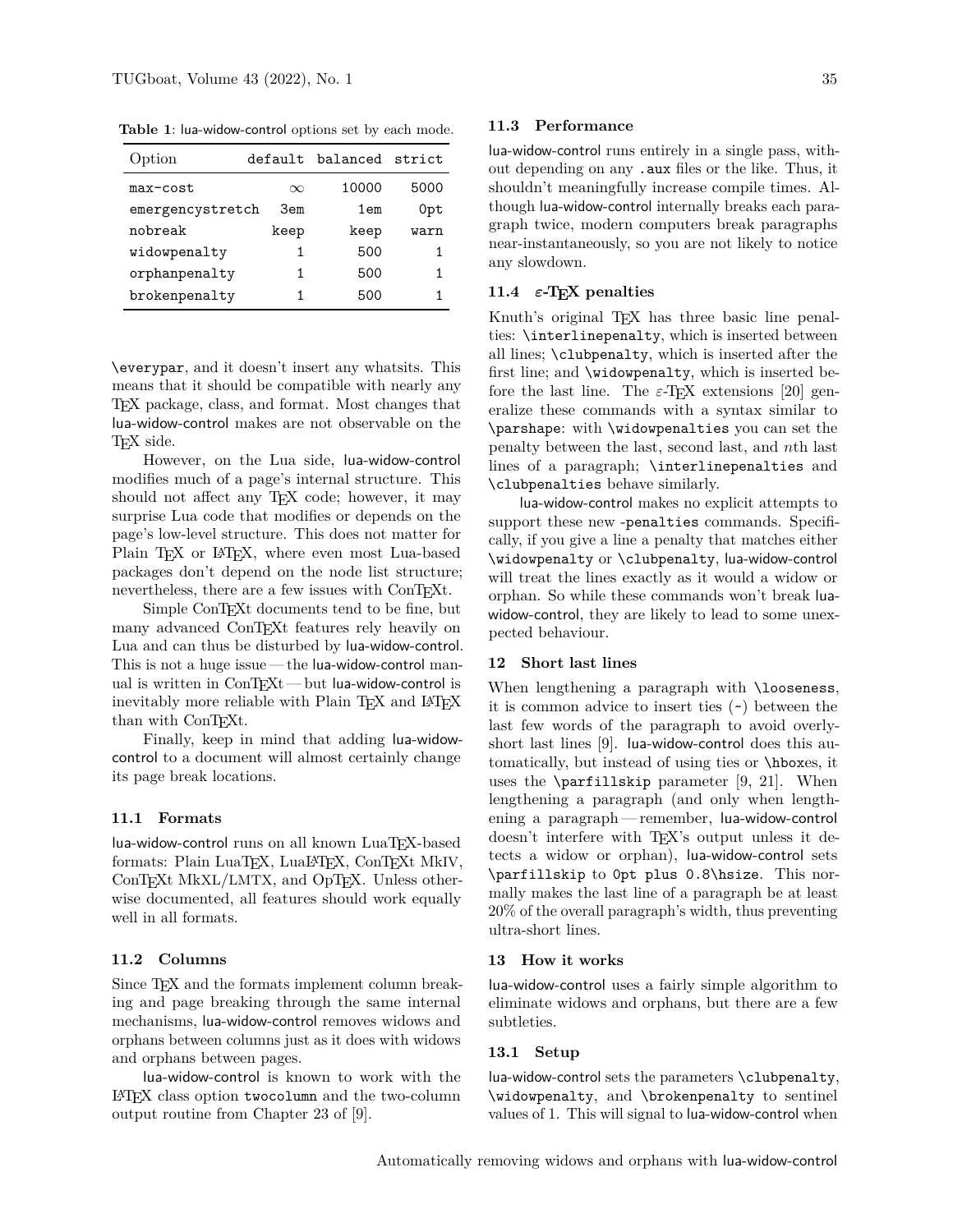a widow or orphan occurs, yet it is small enough that it won't stretch any glue.

lua-widow-control also enables LuaTEX's microtypographic extensions [\[19\]](#page-11-19). This isn't strictly necessary; however, it significantly increases the number of paragraphs that can be acceptably "loosened".

That is all that happens on the T<sub>EX</sub> end. The rest of lua-widow-control is pure Lua.

# **13.2 Paragraph breaking**

First, lua-widow-control hooks into the paragraph breaking process, before any output routines or page breaking.

Before a paragraph is broken by T<sub>F</sub>X, lua-widowcontrol grabs the unbroken paragraph. Then luawidow-control breaks the paragraph one line longer than its natural length and stores it for later. It does this in the background, *without* interfering with how TEX breaks paragraphs into their natural length.

After TEX has broken its paragraph into its natural length, lua-widow-control appears again. Before the broken paragraph is added to the main vertical list, lua-widow-control "tags" the first and last nodes of the paragraph using a LuaTEX attribute. These attributes associate the previously-saved lengthened paragraph with the naturally-typeset paragraph on the page.

# **13.3 Page breaking**

lua-widow-control intercepts \box255 (the \vbox output by TEX) immediately before the output routine runs, after all the paragraphs have been typeset.

First, lua-widow-control looks at the \outputpenalty of the page or column. If the page was broken at a widow or orphan, the \outputpenalty will be equal to either the *\widowpenalty* or the \clubpenalty. If the \outputpenalty does not indicate a widow or orphan, lua-widow-control will stop and return \box255 unmodified to the output routine, and TEX continues as normal.

Otherwise, we assume that we have a widow or orphan on the page, meaning that we should lengthen the page by 1 line. We iterate through the list of saved paragraphs to find the lengthened paragraph with the least cost. After we've selected a good paragraph, we traverse through the page to find the original version of this paragraph — the one that unmodified TEX originally typeset. Having found the original paragraph, we splice in the lengthened paragraph in place of the original.

Since the page is now 1 line longer than it was before, we pull the last line off the page to bring it back to its original length, and place that line onto the top of T<sub>E</sub>X's "recent contributions" list. When the next page begins, this line will be inserted before all other paragraphs, right at the top. Now, we can return the new, widow-free page (updated \box255) to the output routine, which proceeds as normal.

# **14 Choosing the "best" paragraph**

As we discussed previously, lua-widow-control lengthens the paragraph with the lowest cost. However, assigning a cost to each paragraph is not quite as simple as it sounds. Before we look at how lua-widowcontrol assigns costs, let's look at how TEX scores paragraphs when breaking them naturally.

# **14.1 How TEX scores paragraphs**

All glue in  $T_F X$  has a certain natural size: the size that it would be in an ideal scenario. However, most glue also has stretch and shrink components so that the glue can change in size to adapt to its surroundings. For each line, TEX individually sums the total stretch/shrink for the line and the stretch/shrink that was actually used. We define the stretch/shrink ratio *r* as the quotient of the stretch/shrink used and the stretch/shrink available. Then the badness *b* of a line is approximately defined as

$$
b=100r^3.
$$

This is the badness referenced in the commonly-seen Underfull \hbox (badness 1234) warnings that T<sub>F</sub>X produces.

TEX calculates the badness for each line individually; however, we also need to assess the paragraph as a whole. To do so, TEX defines the demerits for a whole paragraph  $d$  as approximately<sup>[5](#page-8-0)</sup> the sum of the squared badnesses for each line. The natural paragraph that TEX breaks is the one that minimizes *d*.

One important thing to realize is that demerits grow incredibly fast: demerits are proportional to the *sixth* power of glue stretch. This means that you can expect to see extremely large demerit values, even for a relatively "good" paragraph.

# **14.2 Possible cost functions**

Now, let's return to how lua-widow-control assigns costs to each paragraph. This is surprisingly more complicated than it sounds, so we'll go through a few possible cost functions first.

Here, we use *c* for the cost of a paragraph, *d* for the total demerits, and *l* for the number of lines (\prevgraf).

<span id="page-8-0"></span> $^5$  We ignore any additional demerits or penalties that TEX  $\,$ may add.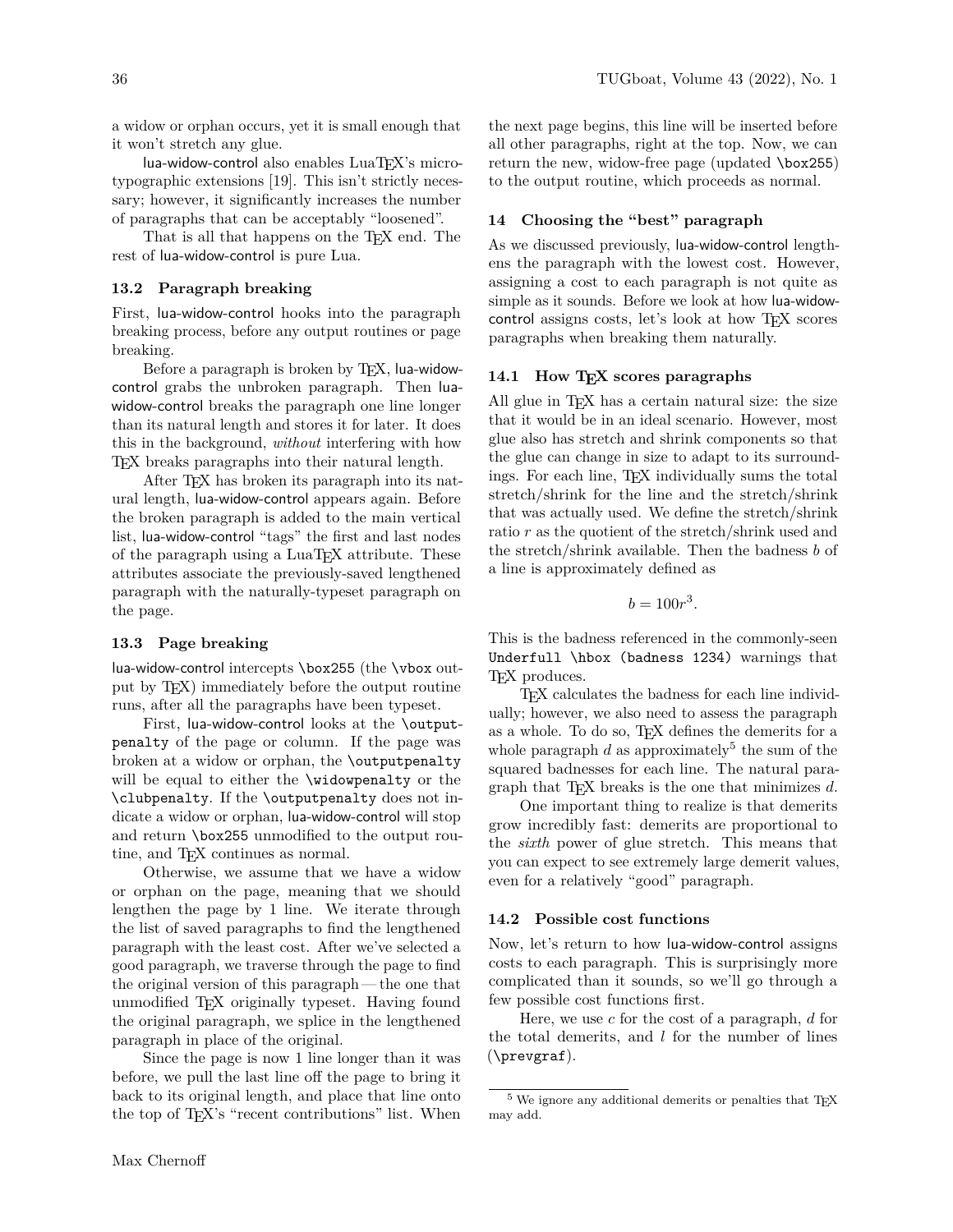### **14.2.1 The original implementation**

The original implementation of lua-widow-control used the very simple cost function

$$
c=d.
$$

This cost function works reasonably well, but has one major issue: it doesn't take into account the number of lines in the paragraph. The demerits for a paragraph is the sum of the demerits for each line. This means this cost function will prefer using shorter paragraphs since they tend to have fewer demerits. However, long paragraphs tend to have much more available glue stretch, so this strategy can lead to suboptimal solutions.

#### **14.2.2 Scaling by the number of lines**

Once I realized this issue, I tried correcting it by dividing by the number of lines in the paragraph to get the average demerits instead of the total demerits:

$$
c = \frac{d}{l}
$$

This works better than the previous function, but still has an issue. If we have a fairly bad ten-line paragraph with total demerits 10*d* and an almostequally bad two-line paragraph with total demerits  $2d + 1$ , then by this cost function, the ten-line paragraph will have a lower cost and will be chosen. This means that our page now has ten bad lines instead of two bad lines, which is not ideal.

#### **14.2.3 Current implementation**

Our first cost function,  $c = dl^0$ , doesn't consider the number of lines at all, while our second cost function,  $c = dl^{-1}$ , considers the number of lines too much. Splitting the difference between the two functions, we get the current implementation:

$$
c = \frac{d}{\sqrt{l}}
$$

I didn't arrive at this function through any sort of scientific testing; rather, I picked the simplest function that I could think of that satisfies the following two properties:

- Given a long paragraph and a short paragraph with different average badnesses per line, prefer the one with the least average badness.
- Given two paragraphs with equal average badnesses per line, prefer the shorter one.

## **15 Quantitative analysis**

Let's look at some statistics for lua-widow-control. For testing, I downloaded the top ten books on Project Gutenberg,<sup>[6](#page-9-0)</sup> converted them to L<sup>AT</sup>EX using pandoc, concatenated them into a single article



**Figure 4**: Histogram of natural paragraph lengths in the sample text.

file, and compiled twice. This gives us a PDF with 1 381 pages, 15 692 paragraphs, 61 865 lines, and 399 widows and orphans (if they aren't removed).

This is a fairly challenging test: almost every third page has a widow or orphan, over half of the paragraphs have two lines or fewer, and the text block is set to the fairly wide article defaults. An average document is much less challenging for luawidow-control, so we can consider this to be a worstcase scenario.

# **15.1 Widows and orphans removed**

When we run LAT<sub>EX</sub> with its default settings on the file, 179 (47%) of the widows and orphans are removed. When we add lua-widow-control with default settings, we remove 392 (98%). Switching to strict mode, we can only remove 52 (13%) of the widows and orphans. In balanced mode, we remove 348 (87%). See figure [5](#page-10-0) for a visual comparison.

#### **15.2 Paragraph costs**

The last section showed us that lua-widow-control is quite effective at removing widows and orphans, so now let's look at the paragraphs that lua-widowcontrol expands. As TEX processes a document, luawidow-control is recording the costs for the naturallybroken and expanded versions of each paragraph in the document. Costs don't mean that much on their own, but a lower cost is always better.

<span id="page-9-0"></span><sup>6</sup> Frankenstein, Pride and Prejudice, Alice's Adventures in Wonderland, The Great Gatsby, The Adventures of Sherlock Holmes, Simple Sabotage Field Manual, A Tale of Two Cities, The Picture of Dorian Gray, Moby Dick, and A Doll's House.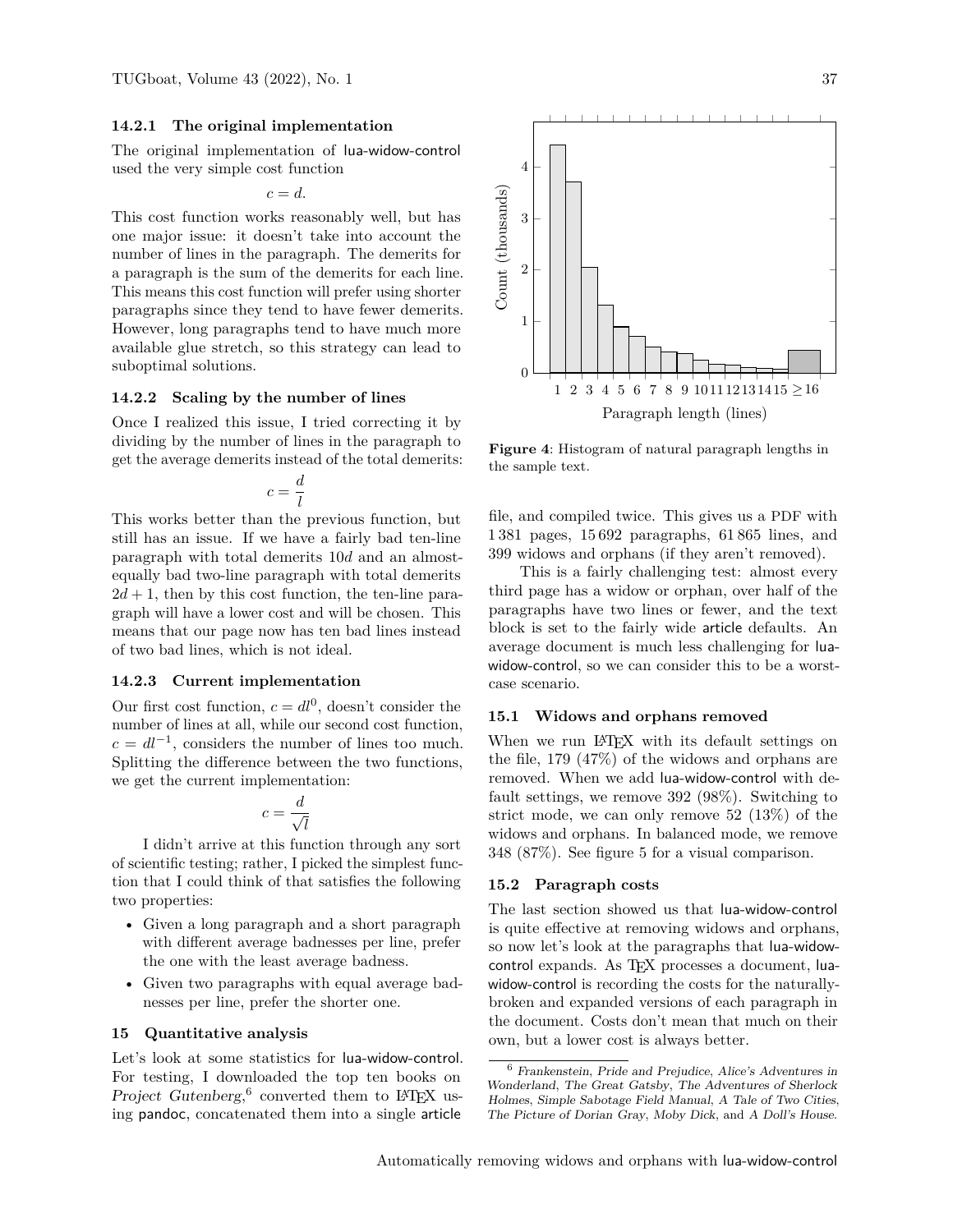

<span id="page-10-0"></span>**Figure 5**: The number of widows and orphans removed by each method.



<span id="page-10-1"></span>**Figure 6**: Paragraph costs by percentile rank for naturally-broken and one-line lengthened paragraphs.

As you can see in figure [6,](#page-10-1) the lengthened paragraphs tend to have *much* higher costs than the naturally-broken paragraphs. This is not surprising, since (as we've seen) a paragraph's demerits scale with the sixth power of glue stretch, so even a small amount of glue stretch can cause a huge increase in demerits.

The empty space on the left of the "long" line is from the paragraphs that lua-widow-control was unable to lengthen at any cost. LuaT<sub>EX</sub> assigns these paragraphs zero demerits, so they disappear on a logarithmic plot.

# **15.3 Lengthening vs. shortening paragraphs**

Figure [7](#page-10-2) shows the number of paragraphs that luawidow-control could potentially stretch or shrink. The one-line paragraphs are broken out separately since

<span id="page-10-2"></span>**Figure 7**: The number of paragraphs in the test sample that (respectively) have exactly one line, cannot be stretched or shrunk, can be only stretched by one line, can be either stretched or shrunk, and can be only shrunk.

this test sample has an anomalous number of them. Otherwise, we can see that lua-widow-control is capable of stretching the majority of paragraphs.

We can also see that of non-single-line paragraphs, only about 8% of paragraphs can only be shrunk (the last segment of figure [7\)](#page-10-2), and this is in a document where 13% of paragraphs have at least eight lines. Most documents rarely have such long paragraphs, and it is these long paragraphs that are the easiest to shrink.

Because of this, lua-widow-control doesn't even attempt to shrink paragraphs; it only stretches them.

### **16 Known issues**

lua-widow-control is quite stable these days, a few issues remain:

- When a three-line paragraph is at the end of a page forming a widow, lua-widow-control will remove the widow; however, it will leave an orphan. This issue is inherent to any process that removes widows through paragraph expansion and is thus unavoidable. Orphans are considered to be better than widows [\[2\]](#page-11-3), so this is still an improvement.
- Sometimes a widow or orphan cannot be eliminated because no paragraph has enough stretch. Sometimes this can be remediated by increasing lua-widow-control's \emergencystretch; however, some pages just don't have any suitable paragraph.

Long paragraphs with short words tend to be stretchier than short paragraphs with long words since these long paragraphs have more interword glue. Narrow columns also stretch more easily than wide columns since you need to expand a paragraph by less to make a new line.

• When running under LuaMetaTEX (ConTEXt), the log may contain many lines like "luatex warning > tex: left parfill skip is gone".